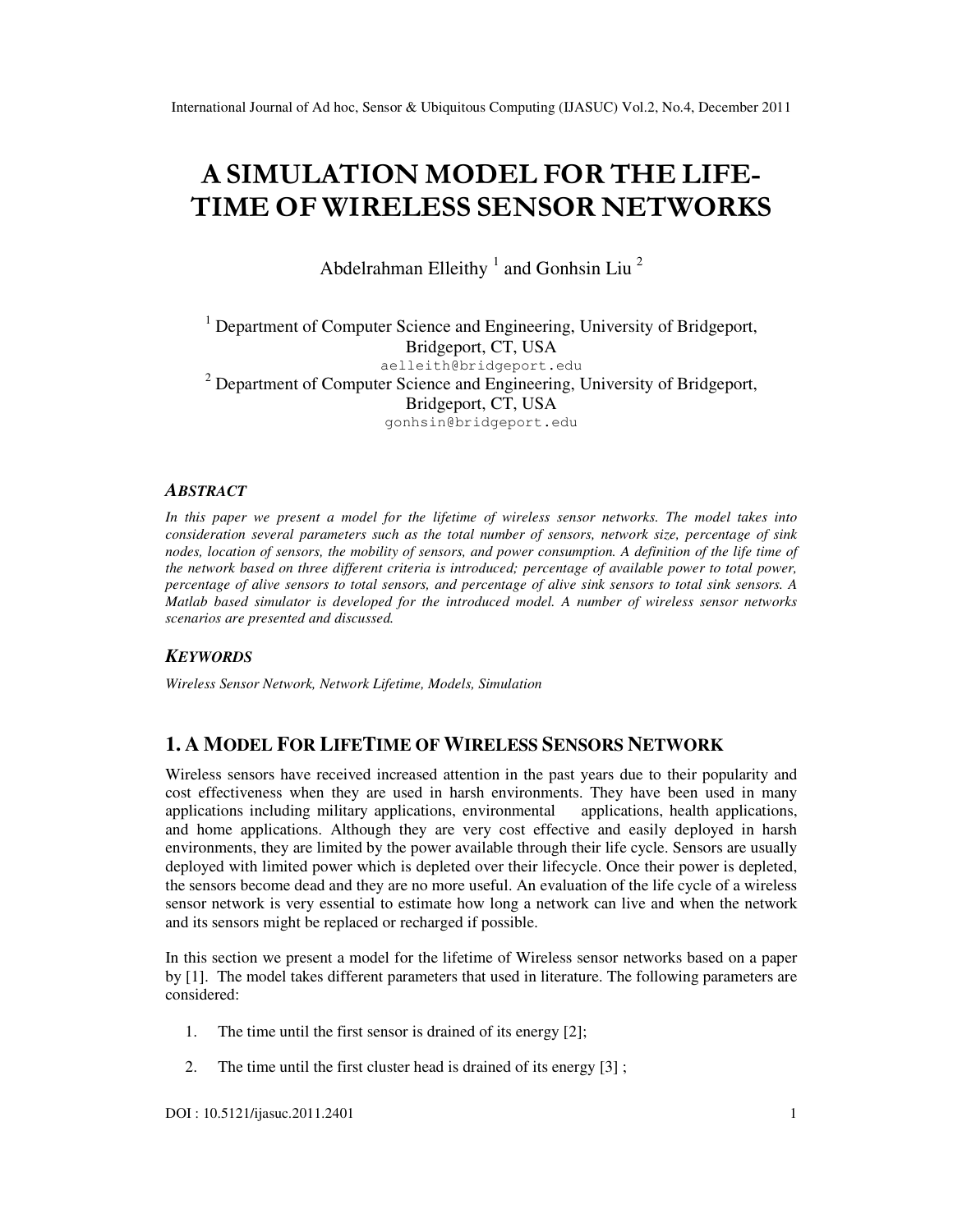- 3. The time there is at least a certain fraction β of surviving nodes in the network [4];
- 4. The time until all nodes have been drained of their energy [5];
- 5. K-coverage: the time the area of interest is covered by at least k nodes [6] ;
- 6. 100% coverage
	- a. The time each target is covered by at least one node [7] ;
	- b. The time the whole area is covered by at least one node [8] ;
- 7. α-coverage
	- a. The accumulated time during which at least  $\alpha$  portion of the region is covered by at least one node [9];
	- b. The time until the coverage drops below a predefined threshold  $\alpha$  (until last drop below threshold) [10];
	- c. The continuous operational time of the system before either the coverage or delivery ratio first drops below a predefined threshold [11];
- 8. The number of successful data-gathering trips [12] ;
- 9. The number of total transmitted messages [13];
- 10. The percentage of nodes that have a path to the base station [11];
- 11. Expectation of the entire interval during which the probability of guaranteeing connectivity and k-coverage simultaneously is at least  $\alpha$  [6];
- 12. The time until connectivity or coverage are lost [14];
- 13. The time until the network no longer provides an acceptable event detection ratio [5];
- 14. The time period during which the network continuously satisfies the application requirement [15];
- 15. min(t1, t2, t3) with t1: time for cardinality of largest connected component of communication graph to drop below c1  $\times$  n(t), t2: time for n(t) to drop below c2  $\times$ n, t3: time for the covered volume to drop below c3 ×l d [16].

## **2. PARAMETERS USED IN THE MODEL**

In this section we address parameters that were introduced in literature that can be used in a complete model for a wireless sensors networks life time. The following parameters are introduced:

- 1. The total number of available sensors
- 2. The set of all nodes those that are alive at a certain time t
- 3. The set of nodes those that are active at a time t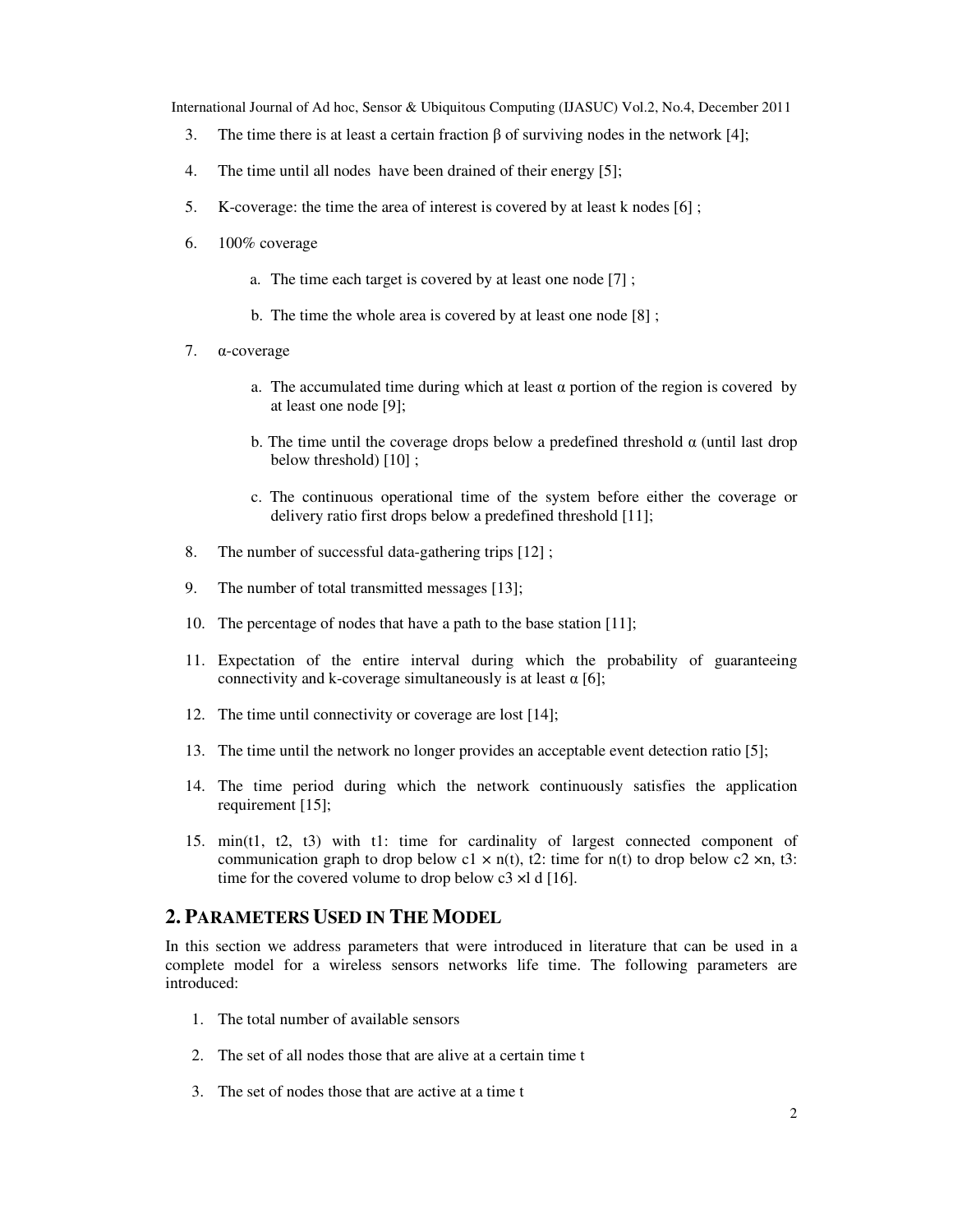- 4. The set of nodes those that are active at any time in the time interval  $[t t, t]$
- 5. The set of sink nodes or base stations B(t) is defined to be a subset of the existing nodes SY
- 6. The ability of nodes m1 and mn to communicate at a time t
- 7. The ability of two nodes to communicate in the time interval [t −\_t, t] such that the links between consecutive hops become available successively within the time interval (support for delay tolerant networking)
- 8. The set of target points to be sensed by the network
- 9. The area that is covered by all sensors of a certain type y, at a time t.

## **3. DEFINITION OF NETWORK LIFETIME**

There are two network lifetime metrics that introduced in literature based on definitions on the previous sections. Both metrics depict the network lifetime in seconds. The metrics probably become most expressive when used together.

(1) The first metric gives the accumulated network lifetime Za as the sum of all times that  $\zeta$  (t) is fulfilled, stopping only when the criterion is not fulfilled for longer than ∆ tsd seconds.

(2) The second metric, the total network lifetime Zt , gives the first point in time when the liveliness criterion is lost for a longer period than the service disruption tolerance ∆ tsd.

## **4. SIMULATION OF THE LIFETIME OF WSN**

In this section we present the following model for simulating the life time in a WSN. Although the Matlab code is developed with the following default parameters, it can be modified for other values.

Assumptions:

- 1. Total number of sensors: Input parameter
- 2. Network size: Input parameter in meters
- 3. Percentage of sink sensors: Input parameter (between 0 and 1)
- 4. Location of sensors: Randomly generated over the network
- 5. Initial power per sensor: Random between 0 and 100 units
- 6. Movement of sensors:
	- a) sensors can move in the x direction for a random value between -5 and +5
	- b) sensors can move in the y direction for a random value between  $-5$  and  $+5$
	- c) The total value a senor moves is :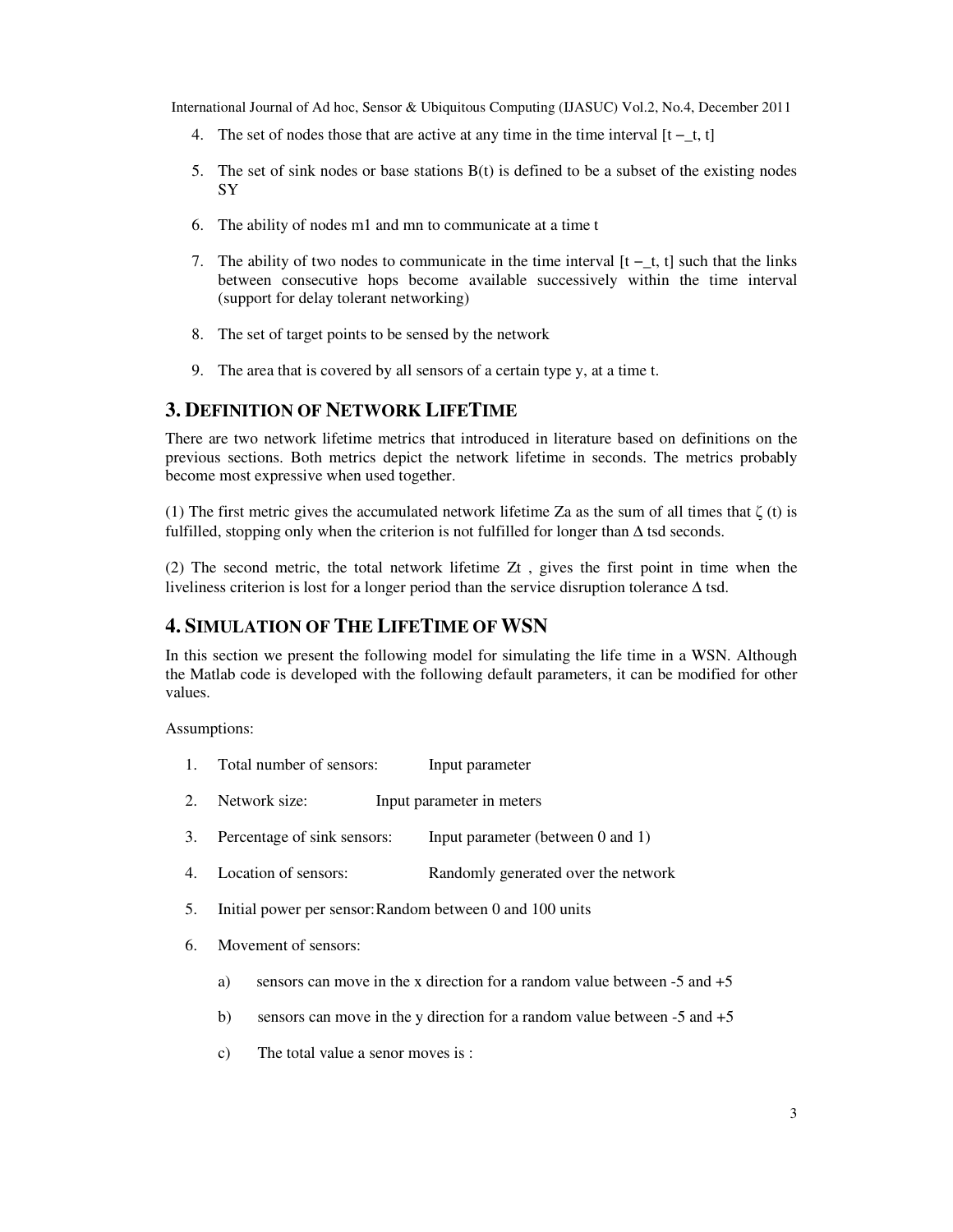- 7. Power Consumption:
	- a. Communications: 1 unit for regular sensor and 2 units for sink sensor
	- b. Movement: d unit for the moving sensor as calculated in 6
- 8. Stopping criteria (we consider the network dead if one of the following conditions satisfied):
	- a. Percentage of available power to total power: less than 25 %
	- b. Percentage of alive sensors to total sensors: less than 25 %
	- c. Percentage of alive sink sensors to total sink sensors: less than 5 %

#### **4.1. Scenario Number 1**

In this scenario the following parameters are considered:

- 1. Total number of sensors: 150
- 2. Network size: 3000 m X 3000 m
- 3. Percentage of sink sensors: 15.6 %

Figure 1 shows the status of Initial and final network.





Figure 1: Status of Initial and final network.

Figures 2 to 5 show different network performance parameters over the life cycle of the network. In this scenario the network was considered dead because after 21 cycles the following status is reached:

| 1. Percentage of available power to total power:                 | $1810 / 7751 = 23 \%$ |           |
|------------------------------------------------------------------|-----------------------|-----------|
| 2. Percentage of alive sensors to total sensors:                 | 78/150                | $= 52 \%$ |
| 3. Percentage of alive sink sensors to total sink sensors: 12/21 |                       | $= 57\%$  |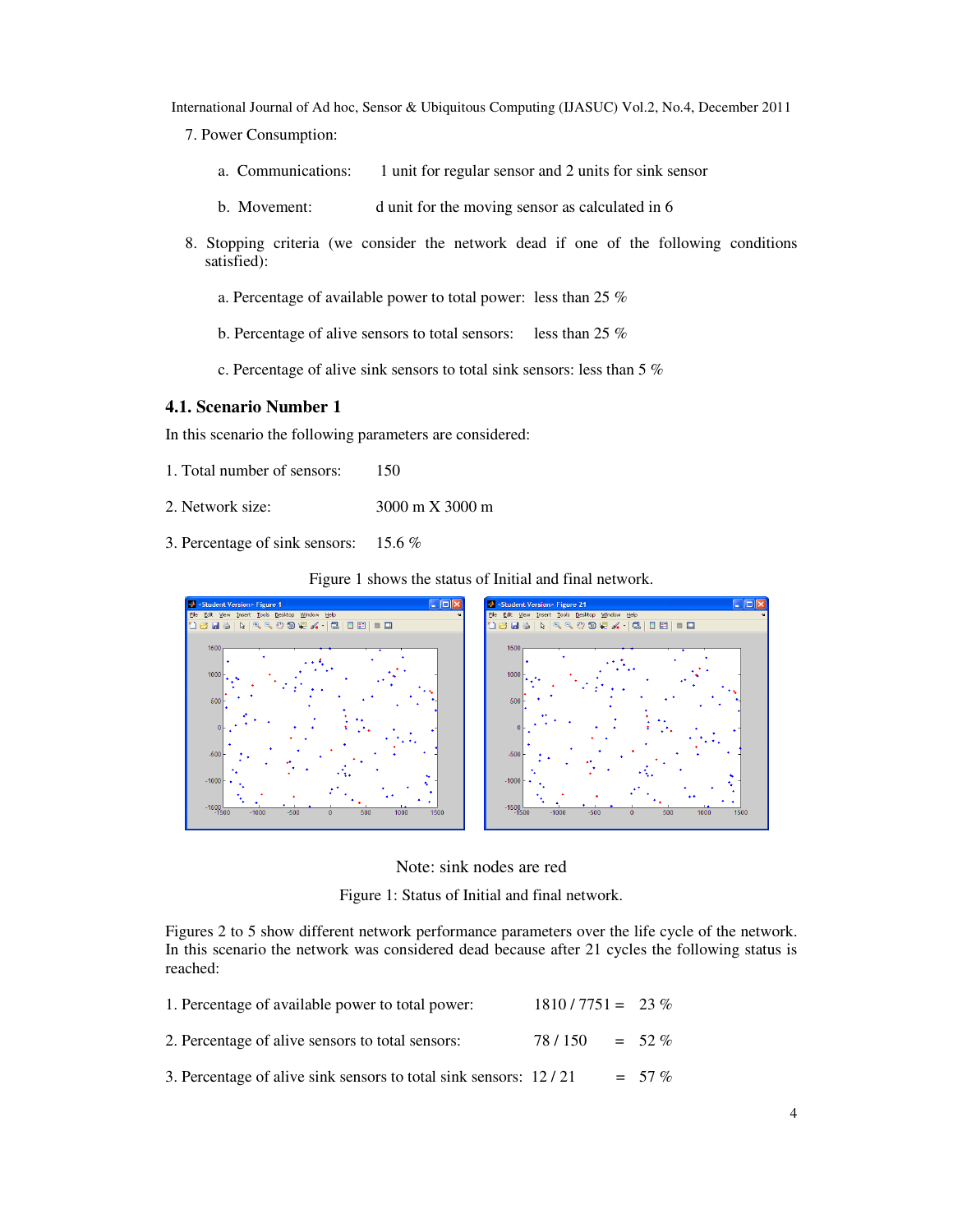

Figure 2: Total Power in the network over the life cycle



Figure 3: Numbers of dead sensors over the life cycle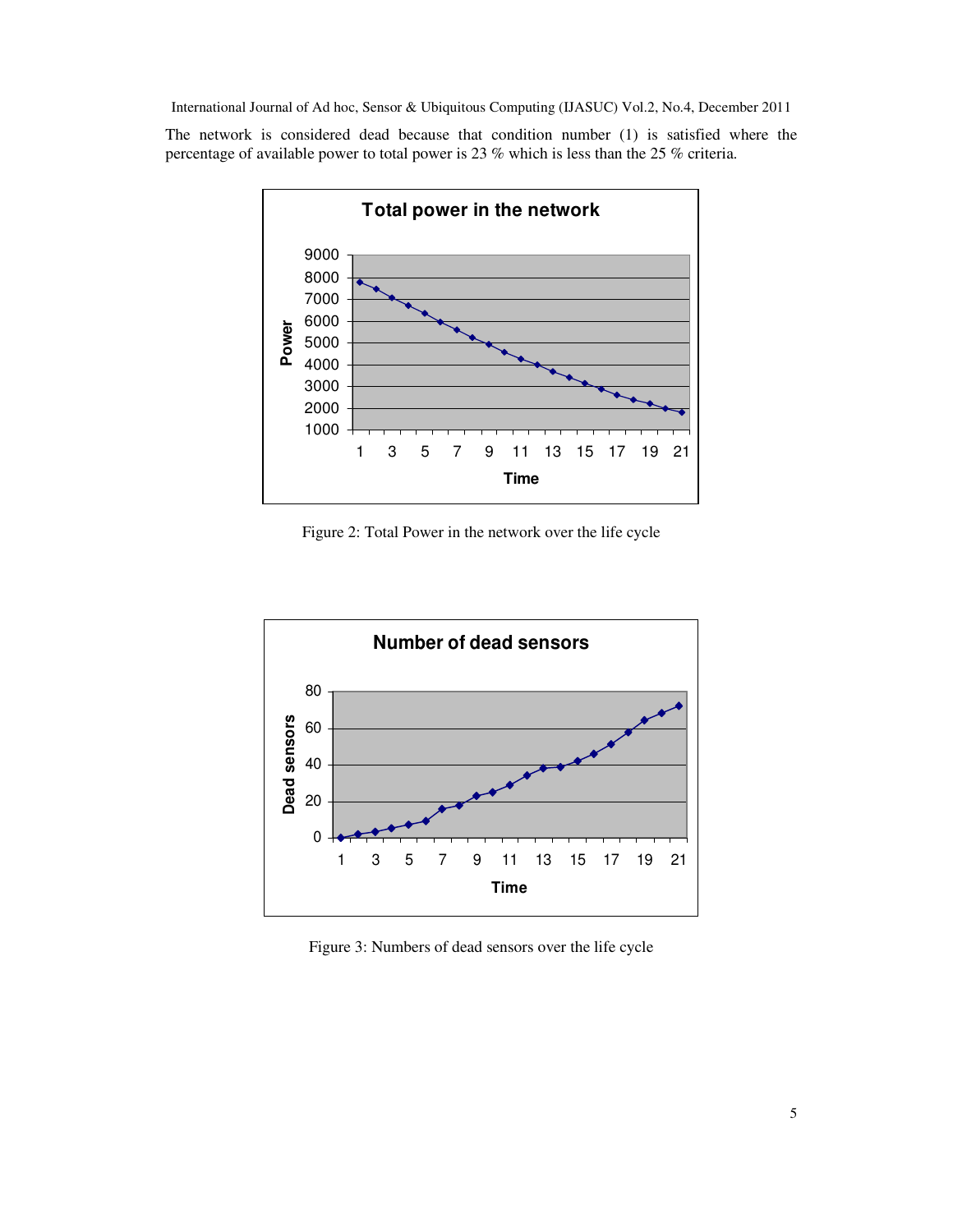





Figure 5: Total number of dead sinks nodes over the life cycle

## **4.2. Scenario Number 2**

In this scenario the following parameters are considered:

- 1. Total number of sensors: 100
- 2. Network size: 2000 m X 2000 m
- 3. Percentage of sink sensors: 10.0 %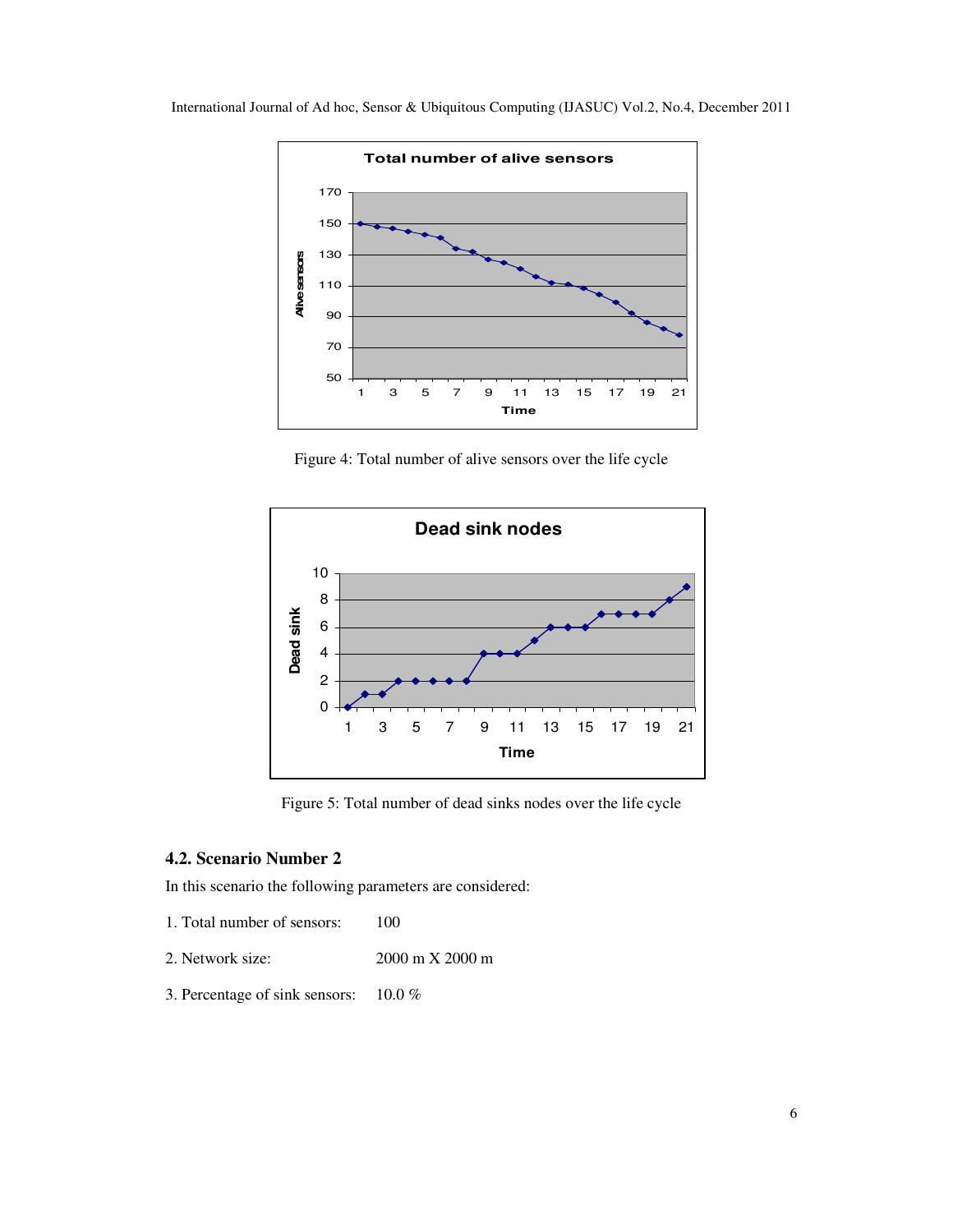

Figure 6 shows the status of Initial and final network.

Note: sink nodes are red.

Figure 6: shows the status of Initial and final network.

Figures 7 to 10 show different network performance parameters over the life cycle of the network. In this scenario the network was considered dead because after 23 cycles the following status is reached:

| $\overline{1}$ . | Percentage of available power to total power: $1248.75352 =$ |               | 23 %          |
|------------------|--------------------------------------------------------------|---------------|---------------|
|                  | Percentage of alive sensors to total sensors:                | 50/100<br>$=$ | 50 %          |
|                  |                                                              |               | $\sim$ $\sim$ |

3. Percentage of alive sink sensors to total sink sensors:  $5/13$  = 38 %



Figure 7: Total Power in the network over the life cycle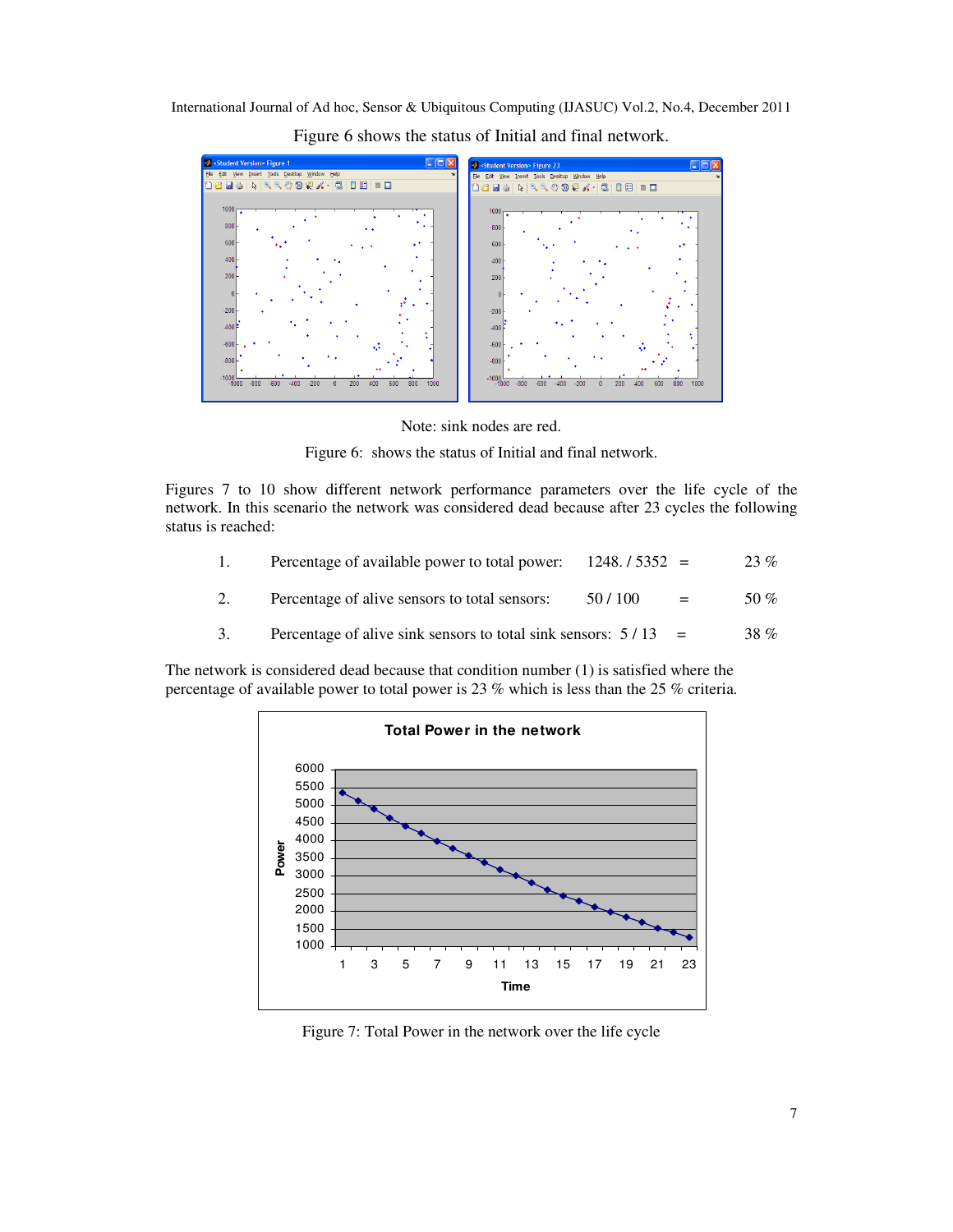



Figure 8: Numbers of dead sensors over the life cycle



Figure 9: Total number of alive sensors over the life cycle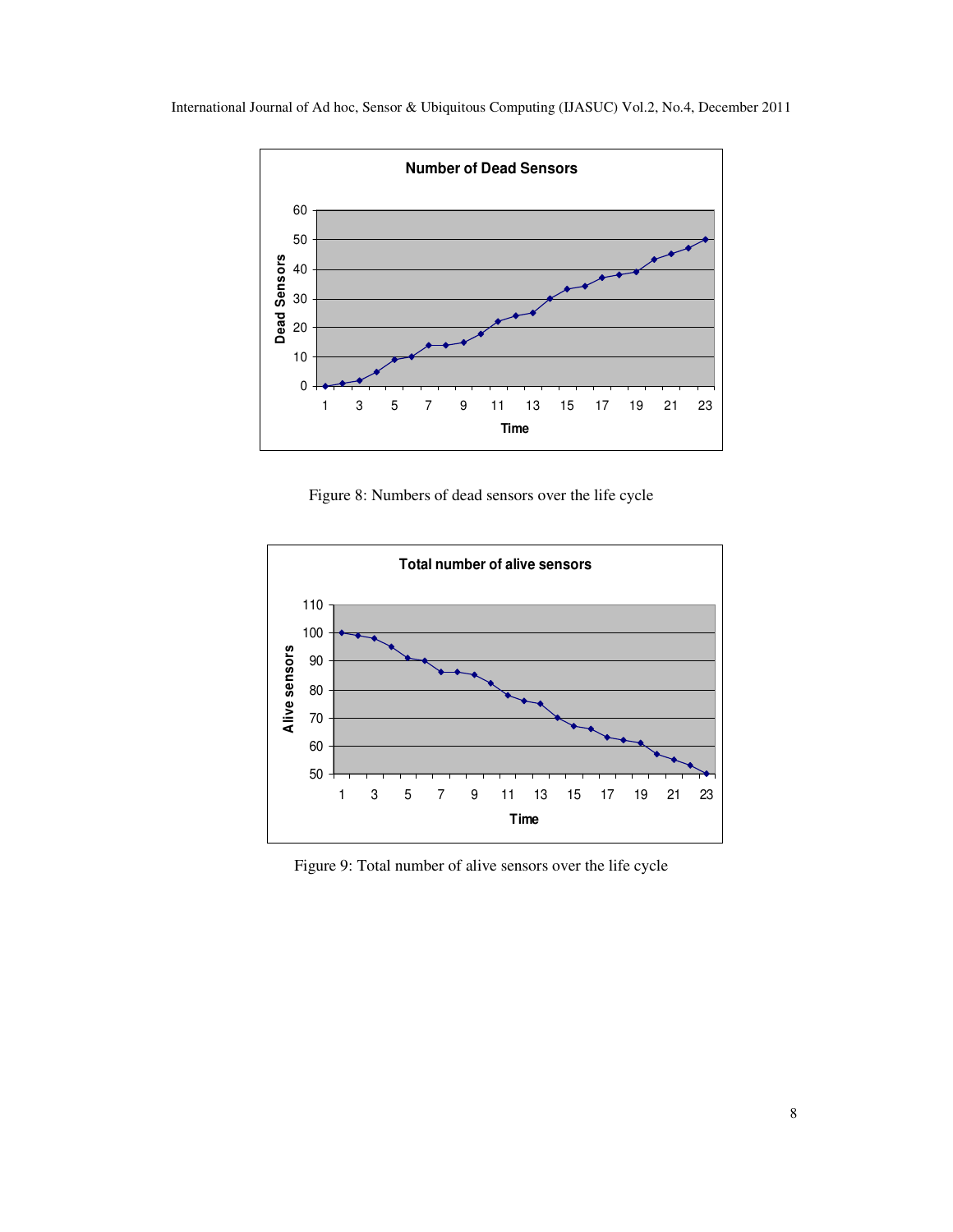

Figure 10: Total number of dead sinks nodes over the life cycle

## **4.3 Scenario Number 3**

In this scenario the following parameters are considered:

- 1. Total number of sensors: 50
- 2. Network size: 1000 m X 1000 m
- 3. Percentage of sink sensors: 20.0 %

Figure 11 shows the status of Initial and final network.



Note: sink nodes are red.

Figure 11: Status of Initial and final network.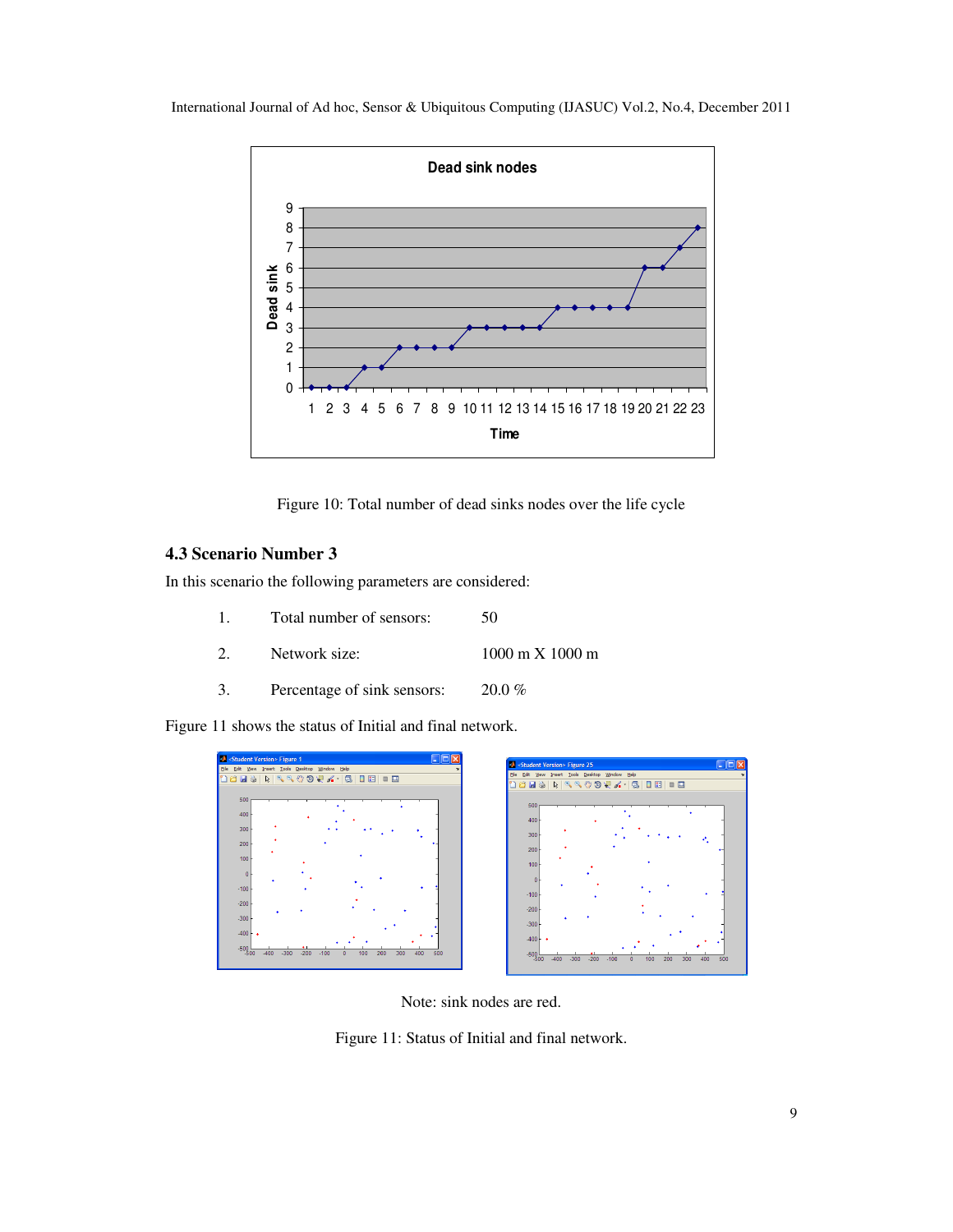Figures 12 to 15 show different network performance parameters over the life cycle of the network. In this scenario the network was considered dead because after 25 cycles the following status is reached:

| 1. Percentage of available power to total power:                | $606. / 2542 = 23\%$ |           |  |
|-----------------------------------------------------------------|----------------------|-----------|--|
| 2. Percentage of alive sensors to total sensors:                | 23/50                | $= 46 \%$ |  |
| 3. Percentage of alive sink sensors to total sink sensors: 4/13 |                      | $=$ 30 %  |  |



Figure 12: Total Power in the network over the life cycle



Figure 13: Numbers of dead sensors over the life cycle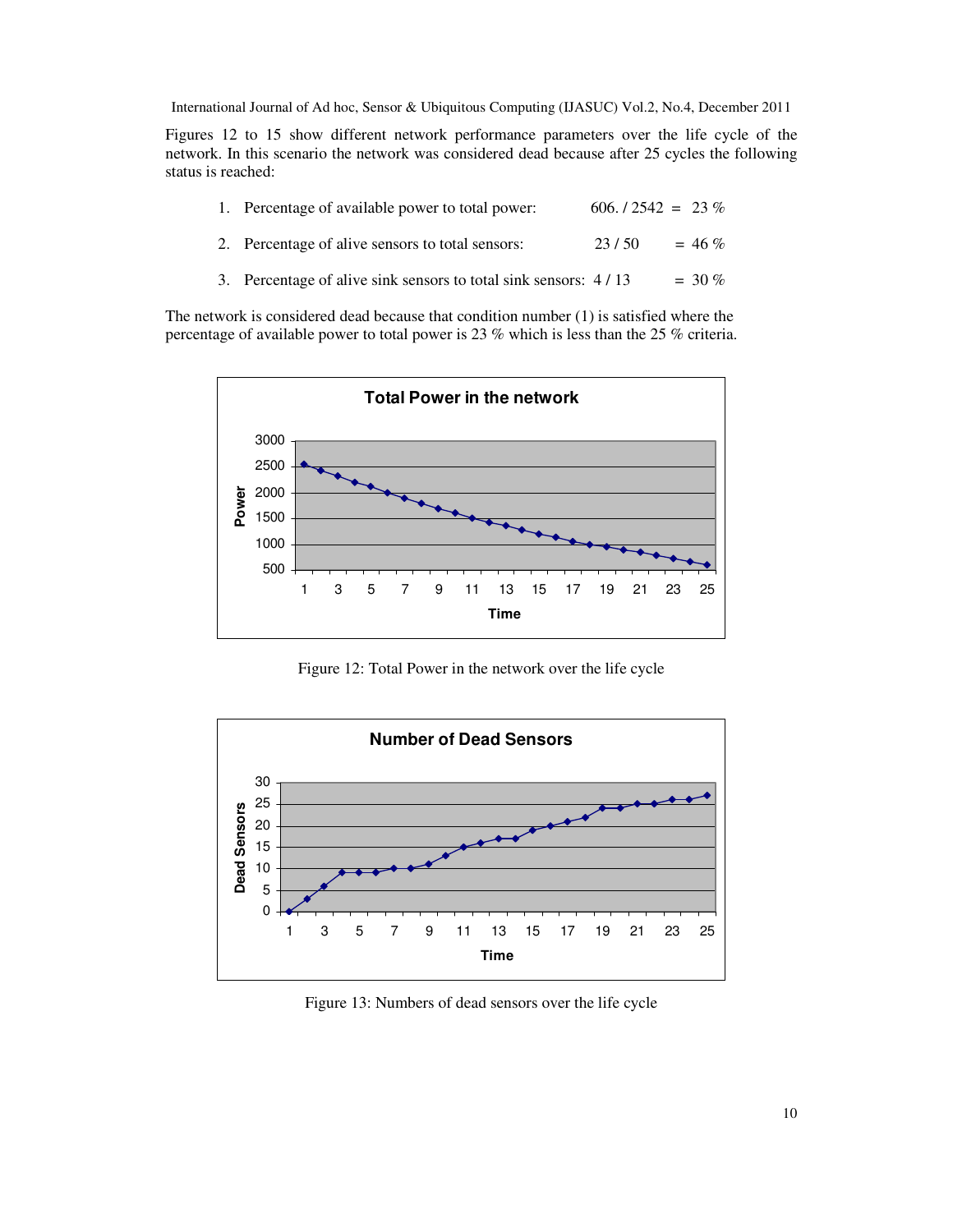

International Journal of Ad hoc, Sensor & Ubiquitous Computing (IJASUC) Vol.2, No.4, December 2011

Figure 14: Total number of alive sensors over the life cycle



Figure 15: Total number of dead sinks nodes over the life cycle

## **4.4 Scenario Number 4**

In this scenario the following parameters are considered:

| 1. Total number of sensors:    | 50                                     |
|--------------------------------|----------------------------------------|
| 2. Network size:               | $1500 \text{ m} \times 1500 \text{ m}$ |
| 3. Percentage of sink sensors: | $20.0 \%$                              |

Figure 16 shows the status of Initial and final network.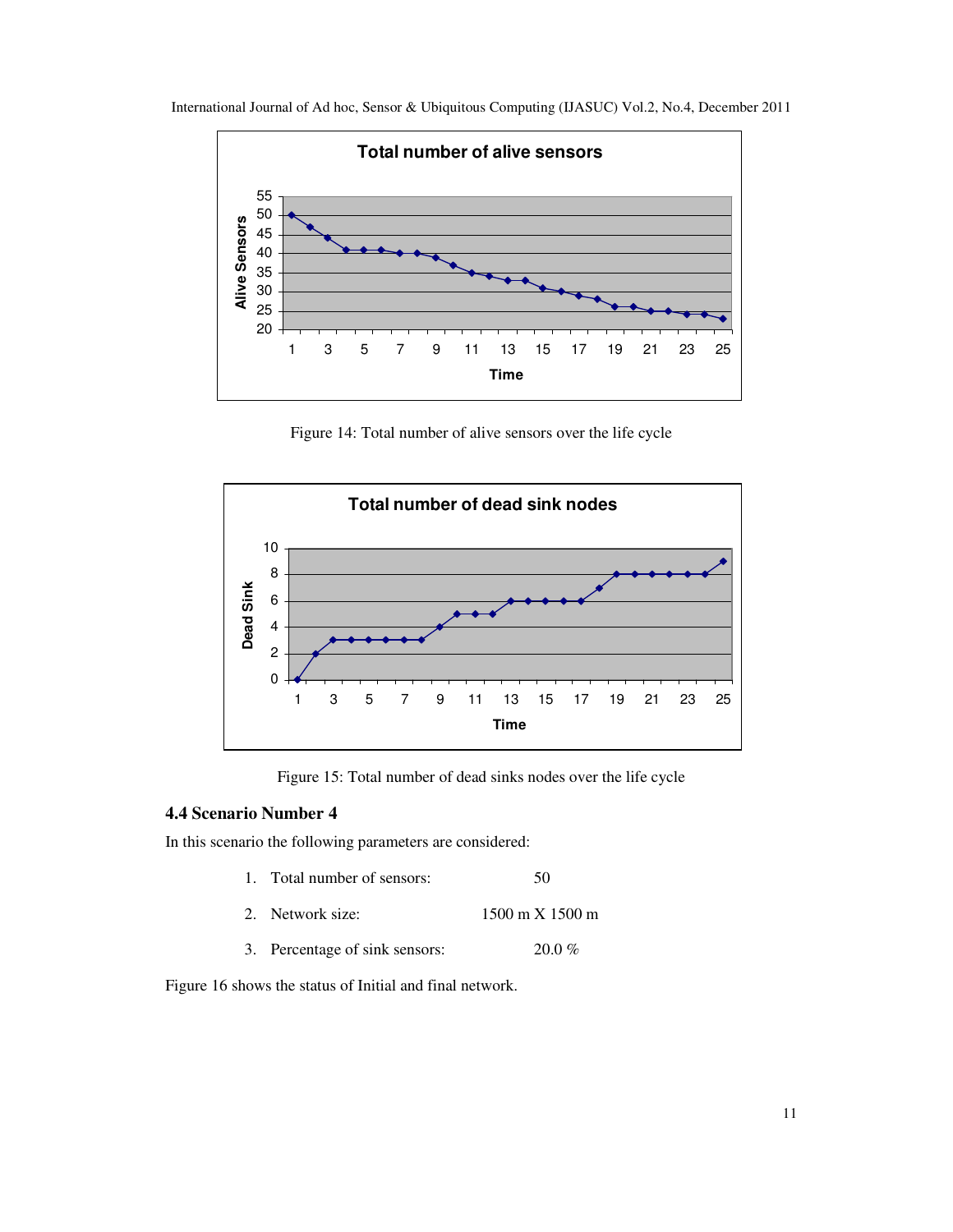

Note: sink nodes are red.



Figures 17 to 20 show different network performance parameters over the life cycle of the network. In this scenario the network was considered dead because after 21 cycles the following status is reached:

| 1. Percentage of available power to total power:                | $506 / 2069 = 24 \%$ |           |
|-----------------------------------------------------------------|----------------------|-----------|
| 2. Percentage of alive sensors to total sensors:                | 20/50                | $= 40 \%$ |
| 3. Percentage of alive sink sensors to total sink sensors: 2/10 |                      | $= 20 \%$ |



Figure 17: Total Power in the network over the life cycle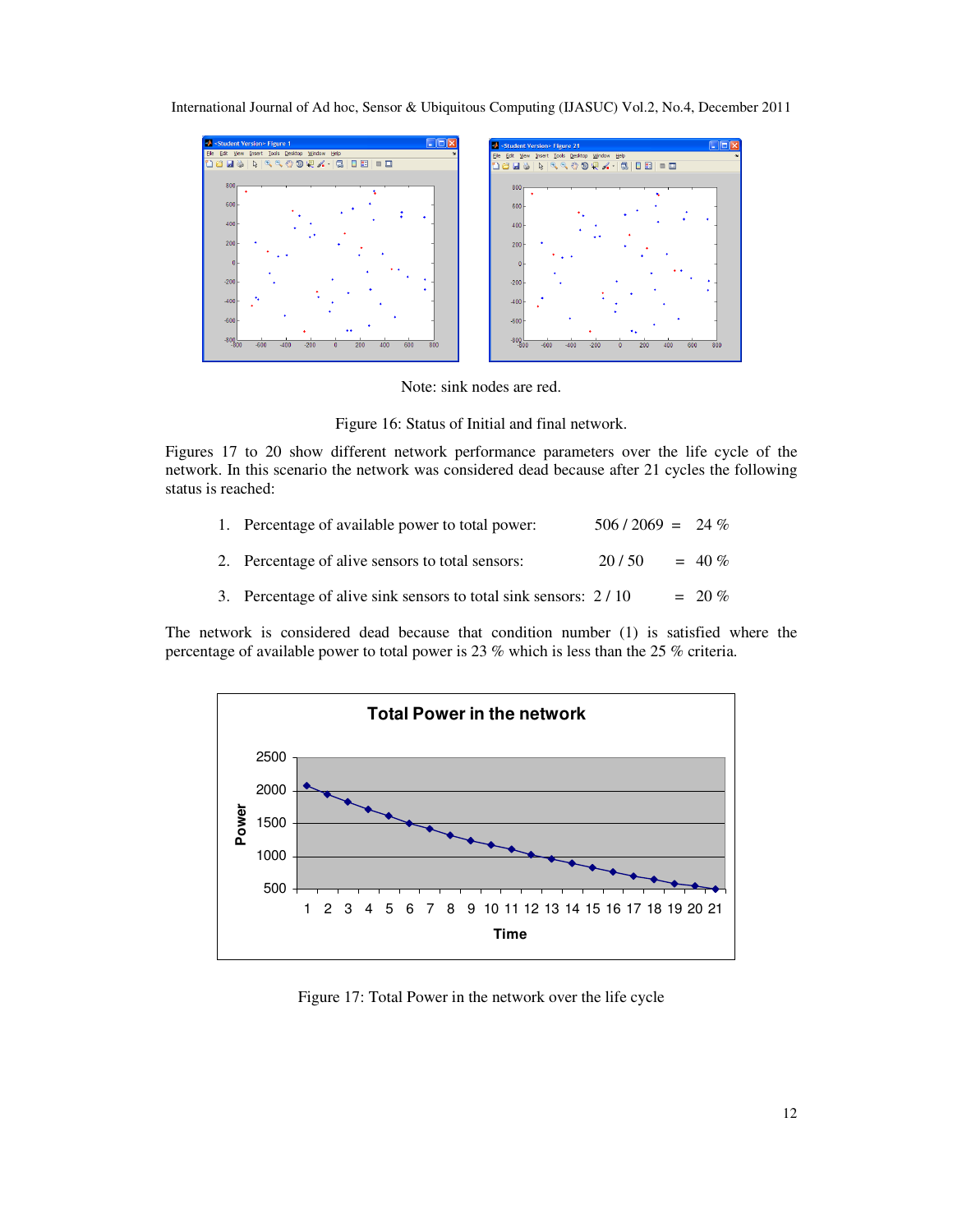



Figure 18: Numbers of dead sensors over the life cycle



Figure 19: Total number of alive sensors over the life cycle



Figure 20: Total number of dead sinks nodes over the life cycle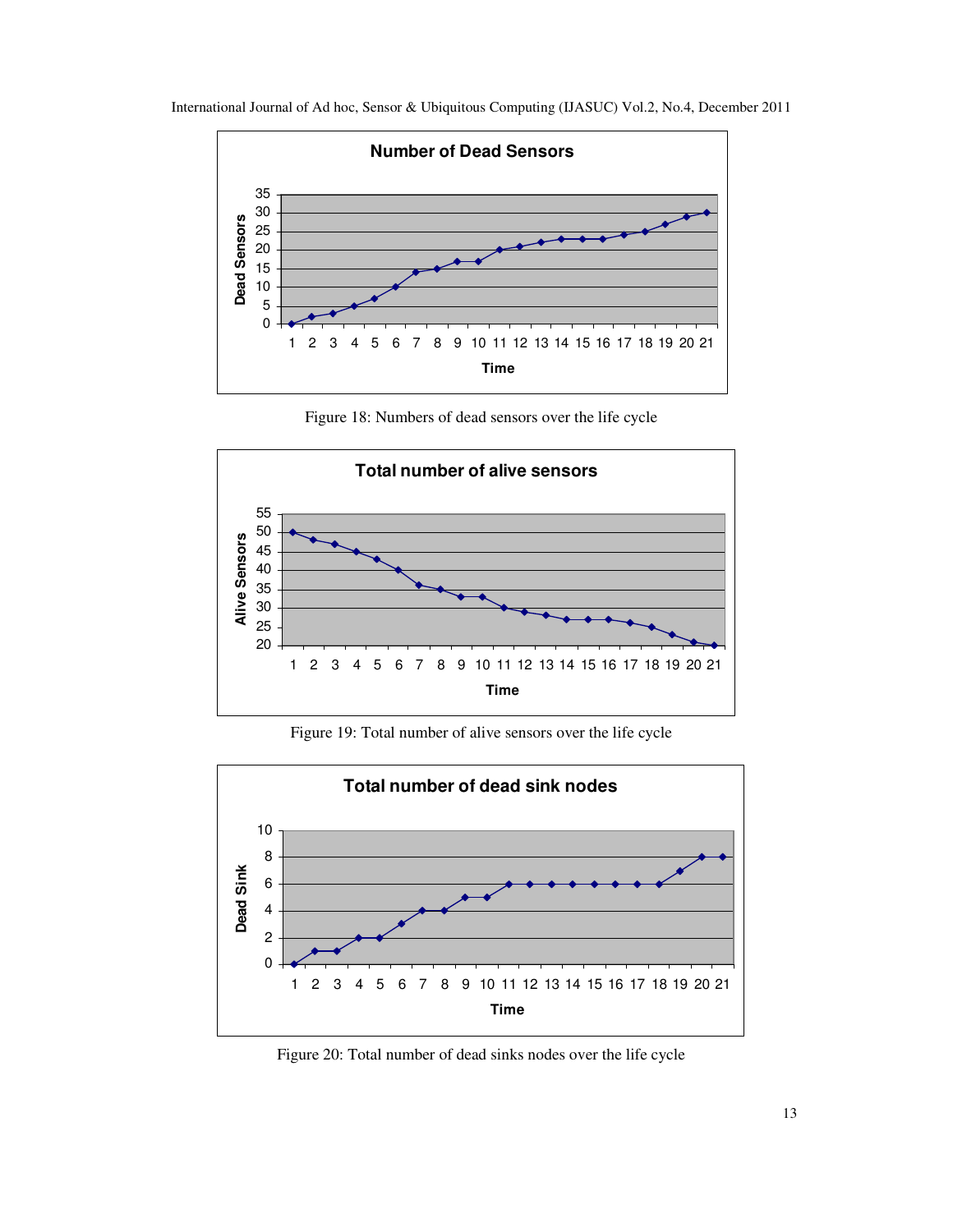#### **5. CONCLUSIONS**

Although wireless sensors networks are very popular, they are limited by the power available through their life cycle. Once their power is depleted, sensors might be replaced or recharged if possible. A model to estimate the life time of wireless sensors networks are an important tool that can help the designers of the network to design their network by adjusting important parameters such as initial power, number of sensors, number of sink sensors, etc.

In this paper we present a model for the lifetime of wireless sensor networks. The model takes into consideration several parameters such as the total number of sensors, network size, percentage of sink nodes, location of sensors, the mobility of sensors, and power consumption. A number of wireless sensor networks scenarios are presented and discussed.

In order to examine the validity of our simulator, we have tested it for many scenarios. In this paper we are presenting four of these scenarios. The following parameters are used: total number of sensors, network size as defined by its width and length, and the percentage of sink sensors. In each scenario, we have evaluated both the total power in the network over the life cycle, number of dead sensors over the life cycle, total number of alive sensors over the life cycle, and number of dead sinks nodes over the life cycle.

The results presented in this paper show how important such a simulator from the designer perspective. The model can be used as a design tool as well as a research tool to evaluate the network performance. We would expect to extend in the future the work presented in this model to include other parameters and other models for defining the life cycle of the wireless sensor networks.

### **REFERENCES**

- [1] Dietrich, I. and Dressler, F. (2009) "On the Lifetime of Wireless Sensor Networks", ACM Transactions on Sensor Networks, vol. 5, no. 1, pp. 1-39.
- [2] Giridhar, A. and Kumar, P. (2005) "Maximizing the functional lifetime of sensor networks", Proceedings of the 4th International Symposium on Information Processing in Sensor Networks (IPSN), pp. 13-19.
- [3] Soro, S. and Heinzelman, W. B. (2005) "Prolonging the lifetime of wireless sensor networks via unequal clustering". Proceedings of the 19th IEEE International Parallel and Distributed Processing Symposium (IPDPS).
- [4] Cerpa, A. and Estrin, D. (2004) "ASCENT: Adaptive self-configuring sensor networks topologies" IEEE Transactions on Mobile Computing, vol. 3, issue 3, pp. 272-285.
- [5] Tian, D. and Georganas, N. D. (2002) "A coverage-preserving node scheduling scheme for large wireless sensor networks". Proceedings of the 1st ACM International Workshop on Wireless Sensor Networks and Applications (WSNA), pp. 32-41.
- [6] Mo, W., Qiao, D., and Wang, Z. (2005) "Mostly-sleeping wireless sensor networks: connectivity, kcoverage, and alpha-lifetime", Proceedings of the 43rd Annual Allerton Conference on Communication, Control, and Computing.
- [7] Cardei, M., Thai, M. T., Li, Y., and Wu, W. (2005) "Energy-efficient target coverage in wireless sensor networks", Proceedings of the 24th IEEE Conference on Computer Communications (INFOCOM), vol. 3, pp. 1976 - 1984.
- [8] Bhardwaj, M. and Chandrakasan, A. (2002) "Bounding the lifetime of sensor networks via optimal role assignments", Proceedings of the 21st IEEE Conference on Computer Communications (INFOCOM), vol. 3, pp. 1587-1596.